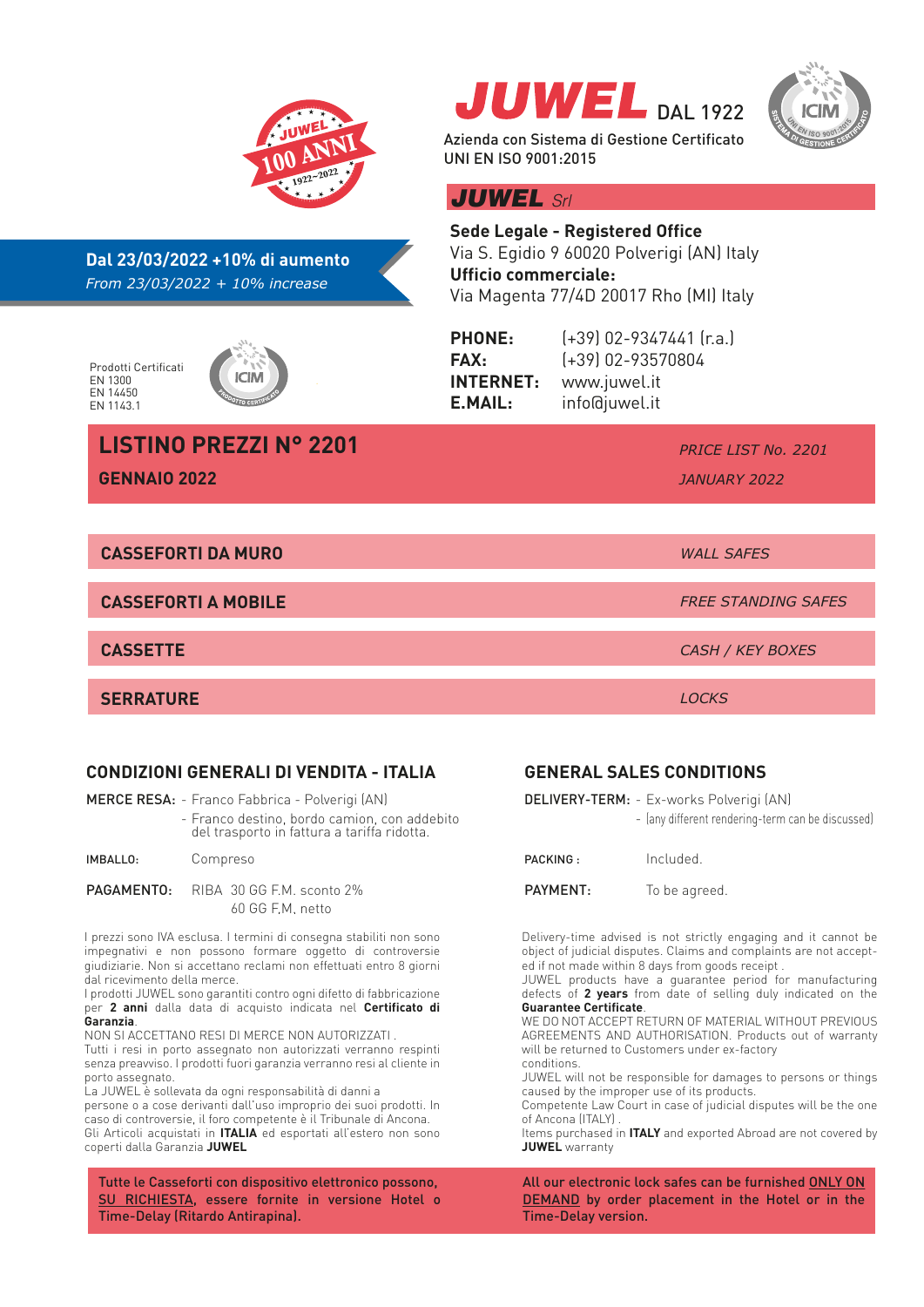|                         | <b>COSTRUZIONE BASE</b><br>basic construction |                           |                          |                        |  |                        |                |     | <b>WALL SAFES</b>     | <b>CASSEFORTI A MURO</b> | <b>COSTRUZIONE RINFORZATA</b><br>reinforced construction |                       |                 |                              |        |                      |
|-------------------------|-----------------------------------------------|---------------------------|--------------------------|------------------------|--|------------------------|----------------|-----|-----------------------|--------------------------|----------------------------------------------------------|-----------------------|-----------------|------------------------------|--------|----------------------|
| ۵                       |                                               |                           | (8)                      |                        |  | $\odot$                |                |     | <b>JUWEL</b>          |                          |                                                          |                       |                 | <b>Beech</b>                 |        |                      |
| 49<br><b>KOMBIFRANK</b> |                                               | 50<br><b>FRANKFURT</b>    |                          | 56<br><b>ELERUNNER</b> |  | 59<br><b>KOMBIBLOC</b> |                |     | <b>SERIE</b>          |                          |                                                          | 44<br><b>ELECTRON</b> |                 | 45<br><b>REMEDY</b>          |        | 46<br><b>KEYSTAR</b> |
| $\omega$                |                                               | 6 LEVE                    |                          | $\blacksquare$         |  | 6 LEVE                 |                |     | <b>CHIAVE</b>         |                          |                                                          |                       |                 |                              | 8 LEVE |                      |
| 2 DISCHI                |                                               |                           |                          | <b>DIGITALE</b>        |  | 2 DISCHI               |                |     | <b>COMBINAZIONE</b>   |                          |                                                          |                       | <b>DIGITALE</b> |                              |        |                      |
|                         |                                               |                           | PORTA 8 mm               |                        |  |                        |                |     | <b>SPESSORE PORTA</b> |                          |                                                          |                       |                 | PORTA 8mm                    |        |                      |
|                         |                                               | EN14450-S1                |                          |                        |  | EN14450-S1             |                |     | <b>CERTIFICAZIONE</b> |                          |                                                          |                       |                 |                              |        | <b>EN14450 - S2</b>  |
|                         |                                               |                           | <b>TUTTA LUCE</b>        |                        |  |                        |                |     | <b>CERNIERA</b>       |                          |                                                          |                       |                 | <b>TUTTA LUCE</b>            |        |                      |
|                         |                                               |                           | $\blacksquare$           |                        |  |                        |                |     | <b>CORAZZATURA</b>    |                          |                                                          |                       |                 | <b>ANTITRAPANO</b>           |        |                      |
|                         |                                               |                           | $\overline{\phantom{a}}$ |                        |  |                        |                |     | PROTEZIONE AL FUOCO   |                          |                                                          |                       |                 | $\qquad \qquad \blacksquare$ |        |                      |
| $2 \times 020$          |                                               | $2 \times 020$ (N°6V 2+4) |                          |                        |  | $2 \times 020$         |                |     | <b>CATENACCI</b>      |                          |                                                          |                       |                 | Ø25 GIREVOLI - CROMATI       |        |                      |
|                         |                                               |                           |                          |                        |  |                        |                |     | <b>MISURE ESTERNE</b> |                          |                                                          |                       |                 |                              |        |                      |
| ART. EURO               |                                               | ART. EURO                 |                          | ART. EURO              |  | ART. EURO              | $N^{\circ}$    | н   | L                     | P                        |                                                          | ART. EURO             |                 | ART. EURO                    |        | ART. EURO            |
|                         | 5003                                          | 125.00                    |                          |                        |  |                        | $\mathbf 1$    | 175 | 265                   | 142<br>192               |                                                          |                       |                 |                              |        |                      |
| 4913 221.00             | 5004<br>5013                                  | 129.00                    | 5613                     | 256.00                 |  |                        |                |     |                       | 142                      |                                                          |                       |                 |                              |        |                      |
| 4914 226.00             | 5014                                          | 141.00<br>145.00          | 5614                     | 261.00                 |  |                        | $\overline{2}$ | 195 | 315                   | 192                      |                                                          |                       |                 |                              |        |                      |
| 4923 235.00             | 5023                                          | 159.00                    | 5623                     | 272.00                 |  | 5923 255.00            |                |     |                       | 142                      |                                                          | 4422 397.00           |                 |                              | 4622   | 217.00               |
| 4924 240.00             | 5024                                          | 164.00                    | 5624                     | 276.00                 |  | 5924 260.00            | 3              | 235 | 365                   | 192                      |                                                          | 4423 401.00           |                 |                              | 4623   | 222.00               |
| 4934 256.00             | 5034                                          | 180.00                    | 5634                     | 288.00                 |  | 5934 273.00            | 3A             | 295 | 365                   | 192                      |                                                          | 4433 462.00           | 4533            | 528.00                       | 4633   | 260.00               |
| 4944 265.00             | 5044                                          | 180.00                    | 5644                     | 294.00                 |  | 5944 276.00            |                |     |                       | 192                      |                                                          |                       |                 |                              |        |                      |
| 4945 271.00             | 5045                                          | 185.00                    | 5645                     | 300.00                 |  | 5945 284.00            | 4              | 265 | 415                   | 242                      |                                                          |                       |                 |                              |        |                      |
|                         |                                               |                           |                          |                        |  |                        |                |     |                       | 192                      |                                                          | 4443 422.00           |                 |                              | 4643   | 252.00               |
|                         |                                               |                           |                          |                        |  |                        | 4٧             | 415 | 265                   | 242                      |                                                          | 4444 433.00           |                 |                              | 4644   | 263.00               |
|                         |                                               |                           |                          |                        |  |                        | 4А             | 335 | 415                   | 192                      |                                                          | 4453 495.00           | 4553            | 564.00                       | 4653   | 298.00               |
|                         |                                               |                           |                          |                        |  |                        |                |     |                       | 242                      |                                                          | 4454 499.00           | 4554            | 569.00                       | 4654   | 304.00               |
|                         | 5065                                          | 212.00                    |                          |                        |  |                        |                |     |                       | 292<br>242               |                                                          | 4455 505.00           | 4555            | 575.00                       | 4655   | 310.00               |
|                         | 5066                                          | 219.00                    | 5666                     | 330.00                 |  |                        | 5              | 315 | 465                   | 292                      |                                                          |                       |                 |                              |        |                      |
|                         |                                               |                           |                          |                        |  |                        |                |     |                       | 192                      |                                                          | 4473 557.00           | 4573            | 626.00                       | 4673   | 367.00               |
|                         |                                               | <b>5075</b> (1) 263.00    |                          | 5675 (1) 428.00        |  |                        | 6V             | 515 | 365                   | 242                      |                                                          | 4474 564.00           | 4574            | 631.00                       | 4674   | 374.00               |
|                         |                                               | 5076 (1) 270.00           |                          | 5676 (1) 435.00        |  |                        |                |     |                       | 292                      |                                                          | 4475 571.00           | 4575            | 638.00                       | 4675   | 382.00               |

(1) **ESECUZIONE CON n. 2 CATENACCI ORIZZONTALI e n. 4 CATENACCI VERTICALI (2+2)**

**CASSEFORTI A MURO - PROFONDITA' VARIABIILE** *DEPTH CAN CHANGE - WALL SAFES*





**LE CASSAFORTI A PROFONDITA' VARIABILE VENGONO CORREDATE DI 2 RIPIANI:**

- **- 1 RIPIANO PROFONDITA' 124,5mm PER CASSEFORTI PROFONDITA' 214, 239, 264 mm**
- **- 1 RIPIANO PROFONDITA' 209,5mm**

**PER CASSEFORTI PROFONDITA' 284, 304, 352 mm LA GRANDEZZA 6V PUO' CONTENERE N. 3 RIPIANI**

SAFES WITH VARIABLE DEPTH ARE SUPPLIED WITH 2 SHELVES:

- 1 SHELF, DEPTH 124,5mm SUITABLE FOR SAFES WITH DEPTH 214, 239, 264mm - 1 SHELF, DEPTH 209,5mm

SUITABLE FOR SAFES WITH DEPTH 284, 304, 352mm 6V SIZE CAN CONTAIN 3 SHELVES

**INVOLUCRO TELESCOPICO PROFONDITA' VARIABILE (A DISCREZIONE DEL CLIENTE)** TELESCOPIC CASE DEPTH CAN CHANGE



**2**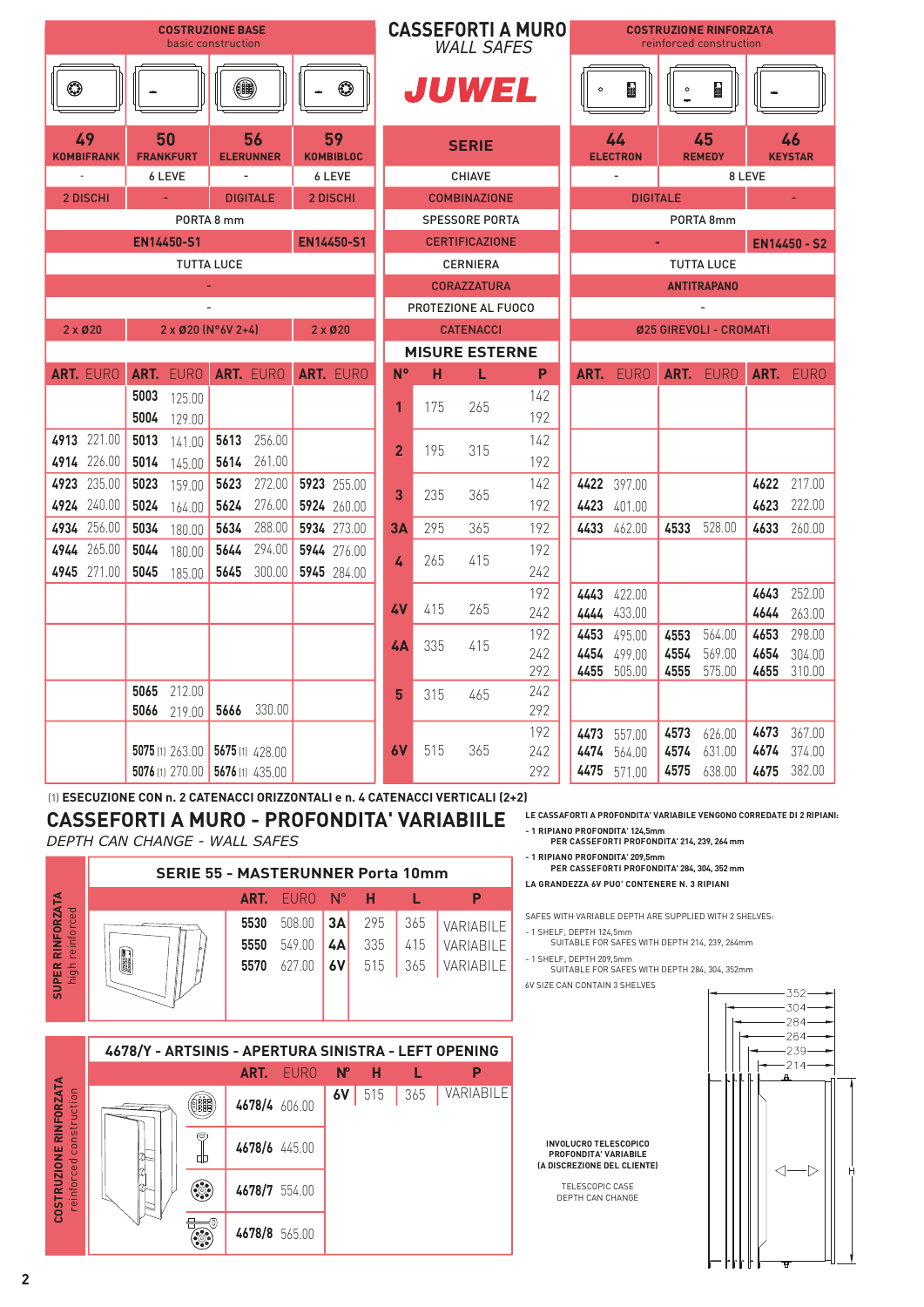|                        |                                             | <b>COSTRUZIONE RINFORZATA</b><br>reinforced construction |           |             |     | <b>CASSEFORTI A MURO</b><br><b>WALL SAFES</b> |            | <b>COSTRUZIONE SUPER RINFORZATA</b><br>high reinforced construction |                         |  |                        |             |                        |
|------------------------|---------------------------------------------|----------------------------------------------------------|-----------|-------------|-----|-----------------------------------------------|------------|---------------------------------------------------------------------|-------------------------|--|------------------------|-------------|------------------------|
| ۵                      | $\begin{pmatrix} 1 \\ 0 \\ 0 \end{pmatrix}$ | $^{\tiny\textregistered}$                                |           |             |     | JUWEL                                         |            | $\bigoplus$ -                                                       |                         |  | $\bigoplus$            | $\bigoplus$ |                        |
| 47<br><b>KOMBISTAR</b> | 48<br><b>KEYKOMBI</b>                       | 57<br><b>KOMBITER</b>                                    |           |             |     | <b>SERIE</b>                                  |            |                                                                     | 51<br><b>SAFEMASTER</b> |  | 53<br><b>KEYLESS</b>   |             | 54<br><b>ELEMASTER</b> |
| $\blacksquare$         | 8 LEVE                                      |                                                          |           |             |     | <b>CHIAVE</b>                                 |            |                                                                     | 8 LEVE                  |  | $\blacksquare$         |             | $\blacksquare$         |
| <b>3 DISCHI</b>        | <b>3 DISCHI</b>                             | <b>3 BOTTONI</b>                                         |           |             |     | <b>COMBINAZIONE</b>                           |            |                                                                     |                         |  | <b>3 DISCHI</b>        |             | <b>DIGITALE</b>        |
|                        |                                             | PORTA 8mm                                                |           |             |     | <b>SPESSORE PORTA</b>                         |            |                                                                     |                         |  | PORTA 10 mm            |             |                        |
|                        | <b>EN14450-S2</b>                           |                                                          |           |             |     | <b>CERTIFICAZIONE</b>                         |            |                                                                     |                         |  |                        |             |                        |
|                        |                                             | <b>TUTTA LUCE</b>                                        |           |             |     | <b>CERNIERA</b>                               |            |                                                                     |                         |  | <b>ANTISTRAPPO</b>     |             |                        |
|                        |                                             | <b>ANTITRAPANO</b>                                       |           |             |     | <b>CORAZZATURA</b>                            |            |                                                                     |                         |  | <b>ANTITRAPANO</b>     |             |                        |
|                        |                                             |                                                          |           |             |     | PROTEZIONE AL FUOCO                           |            |                                                                     |                         |  | PANNELLO ISOLANTE      |             |                        |
|                        |                                             | <b>Ø25 GIREVOLI - CROMATI</b>                            |           |             |     | <b>CATENACCI</b>                              |            |                                                                     |                         |  | Ø25 GIREVOLI - CROMATI |             |                        |
|                        |                                             |                                                          |           |             |     | <b>MISURE ESTERNE</b>                         |            |                                                                     |                         |  |                        |             |                        |
| ART. EURO              | ART. EURO                                   | ART. EURO                                                | ART. EURO | $N^{\circ}$ | н   | L                                             | P          |                                                                     | ART. EURO               |  | ART. EURO              |             | ART. EURO              |
| 4722 344.00            |                                             | 5722 333.00                                              |           | 3           | 235 | 365                                           | 142        |                                                                     |                         |  |                        |             |                        |
| 4723 349.00            |                                             | 5723 337.00                                              |           |             |     |                                               | 192        |                                                                     |                         |  |                        |             |                        |
| 4733 406.00            | 4833 428.00                                 | 5733 377.00                                              |           | 3A          | 295 | 365                                           | 192        |                                                                     | 5133 377.00             |  | 5333 472.00            |             | 5433 536.00            |
| 4743 382.00            |                                             |                                                          |           | 4V          | 415 | 265                                           | 192        |                                                                     |                         |  |                        |             |                        |
| 4744 387.00            |                                             |                                                          |           |             |     |                                               | 242        |                                                                     |                         |  |                        |             |                        |
| 4753 433.00            | 4853 458.00                                 | 5753 406.00                                              |           |             |     |                                               | 192        |                                                                     | 5153 413.00             |  | 5353 508.00            |             | 5453 568.00            |
| 4754 439.00            | 4854 464.00                                 | 5754 412.00                                              |           | 4A          | 335 | 415                                           | 242<br>292 |                                                                     | 5154 418.00             |  | 5354 514.00            |             | 5454 574.00            |
| 4755 445.00            | 4855 470.00                                 | 5755 416.00                                              |           |             |     |                                               | 294        |                                                                     | 5155 $424.00$           |  | 5355 519.00            |             | 5455 580.00            |
| 4773 497.00            |                                             | 5773 467.00                                              |           |             |     |                                               | 192        |                                                                     |                         |  |                        |             |                        |
| 4774 505.00            | 4874 528.00                                 | 5774 474.00                                              |           | 6V          | 515 | 365                                           | 242        |                                                                     |                         |  |                        |             |                        |
| 4775 513.00            | 4875 535.00                                 | 5775 483.00                                              |           |             |     |                                               | 292        |                                                                     |                         |  |                        |             |                        |
|                        | 4884 572.00                                 |                                                          |           |             |     |                                               | 244        |                                                                     | 5184 561.00             |  | 5384 646.00            |             | 5484 707.00            |
|                        | 4885 583.00                                 |                                                          |           | 7           | 515 | 465                                           | 294        |                                                                     | 5185 569.00             |  | 5385 653.00            |             | 5485 716.00            |
|                        | 589.00<br>4886                              |                                                          |           |             |     |                                               | 361        |                                                                     | 5186 577.00             |  | 5386 662.00            |             | 5486 724.00            |
|                        |                                             |                                                          |           | 8           | 615 | 465                                           | 294        |                                                                     | 5195 622.00             |  | 5395 700.00            |             | 5495 761.00            |

|                                                                                                                            |                                                                  | <b>CASSETTE - BOXES</b>                  |                                                    |                                                 |                |
|----------------------------------------------------------------------------------------------------------------------------|------------------------------------------------------------------|------------------------------------------|----------------------------------------------------|-------------------------------------------------|----------------|
|                                                                                                                            | <b>PORTAVALORI</b><br>CASH - BOXES                               |                                          |                                                    | <b>PORTACHIAVI</b><br>KFY - BOXFS               |                |
|                                                                                                                            |                                                                  | ⊨                                        |                                                    | $\overline{a}$<br>魙                             |                |
| н<br>P                                                                                                                     | <b>EURO</b><br>ART.                                              | EURO<br>ART.                             | н<br>L.<br>P                                       | <b>EURO</b><br>ART.                             | GANCI          |
| $70 \times 150 \times 110$<br>$90 \times 200 \times 160$<br>$90 \times 250 \times 180$<br>45 x 280 x 130<br>90 x 300 x 240 | 2401<br>20.70<br>2402<br>25.80<br>2403<br>30.30<br>2404<br>39.50 | 2600<br>23.00<br><b>SCOMPARTO</b>        | 200 x 160 x 70<br>300 x 240 x 70<br>300 x 240 x 70 | 2202<br>29.70<br>2204<br>45.20<br>2306<br>50.40 | 20<br>48<br>84 |
| 90 x 300 x 240<br>90 x 370 x 280<br>$-$ ART.2600 = EUROSCOMPARTO - ART. 2604 = EUROCASH                                    | 2405<br>51.80                                                    | 2604<br>58.80<br>CASSETTA<br>+ SCOMPARTO | 370 x 280 x 75                                     | 2307<br>62.20                                   | 128            |



**DETTAGLIO INGOMBRO ALETTE POSTERIORI ANTISTRAPPO CASSEFORTI A MURO**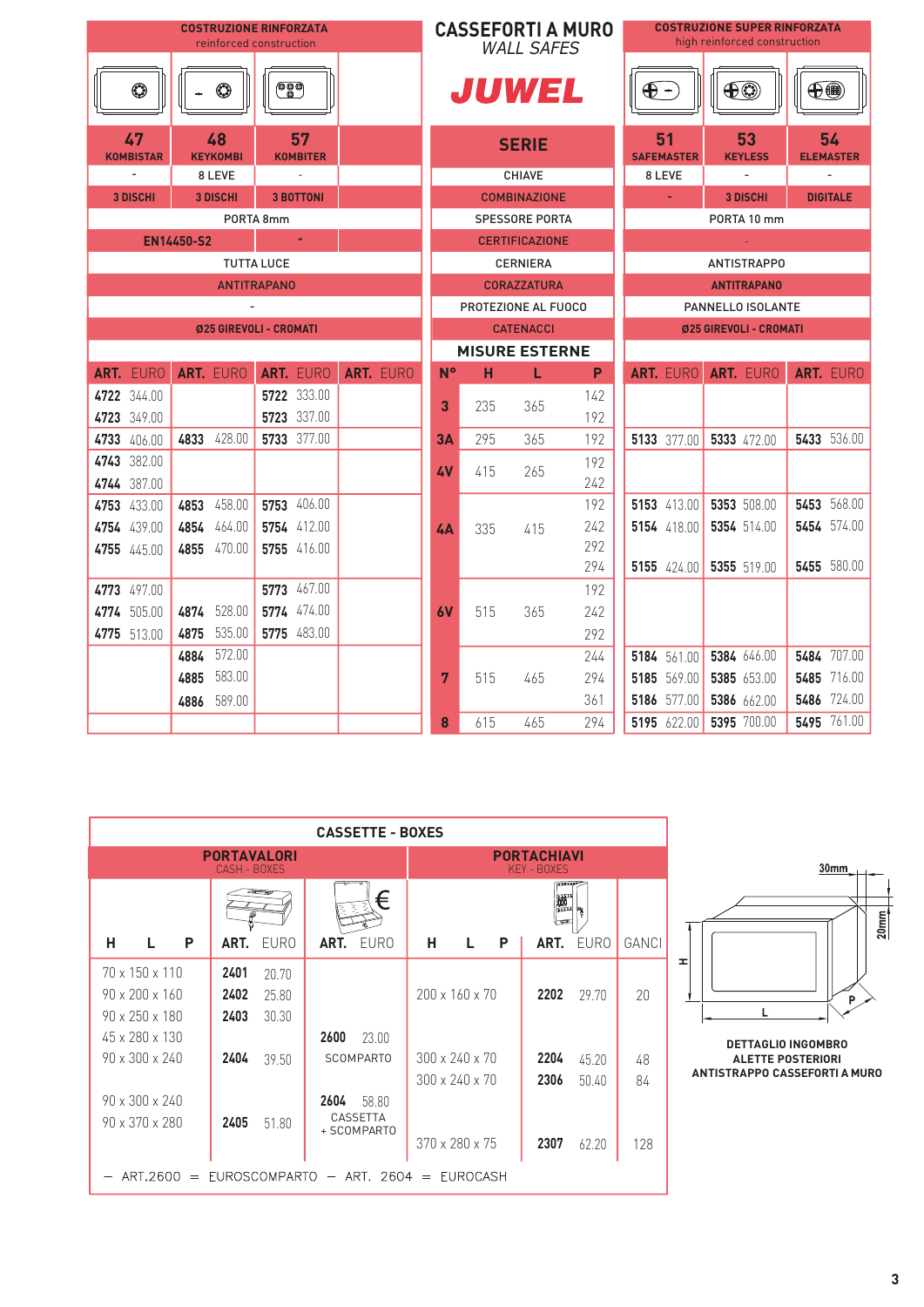## **CASSEFORTI A MOBILE A PARETI SINGOLE**

*FREE STANDING SAFES - SINGLE WALLS*

**COSTRUZIONE BASE**



|                                                     | basic construction<br>PORTA 8mm - DOOR 8mm<br>PARETI 3 mm - BODY 3 mm |                   |                   |                   | 6                    |                            |      |                       |          |                  |                     |                  |
|-----------------------------------------------------|-----------------------------------------------------------------------|-------------------|-------------------|-------------------|----------------------|----------------------------|------|-----------------------|----------|------------------|---------------------|------------------|
|                                                     |                                                                       |                   |                   |                   |                      |                            |      | $\bullet\odot\bullet$ |          | 器                |                     |                  |
|                                                     |                                                                       |                   |                   |                   | 따                    |                            |      |                       |          |                  |                     |                  |
| <b>SERIE 70  79</b>                                 |                                                                       |                   |                   |                   | <b>BRICKFORM</b>     |                            |      | <b>KOMBIBRICK</b>     |          |                  | <b>RUNNERBRICK</b>  |                  |
|                                                     | $N^{\circ}$                                                           | н                 | L                 | P                 | ART.                 | <b>EURO</b>                | ART. | <b>EURO</b>           |          |                  | ART.                | <b>EURO</b>      |
| ▣<br>$\circ$                                        | 1<br>2<br>3                                                           | 111<br>161<br>221 | 221<br>221<br>221 | 131<br>131<br>131 | 7011<br>7021<br>7031 | 145.00<br>148.00<br>166.00 |      |                       |          |                  | 7921<br>7931        | 237,00<br>256,00 |
| KEYBOX 40 GANCI / HOOKS<br>KEYBOX 120 GANCI / HOOKS | 5                                                                     | 411               | 331               | 131               | 7061<br>7071         | 213.00<br>245.00           |      |                       |          |                  | 7961<br>7971        | 304.00<br>339.00 |
| <b>SERIE 7278</b>                                   |                                                                       |                   |                   |                   | <b>FRANKFURT</b>     |                            |      | <b>KOMBIFRANK</b>     |          | <b>ELERUNNER</b> | <b>HOTEL RUNNER</b> |                  |
|                                                     | $N^{\circ}$                                                           | н                 | L                 | P                 | ART.                 | <b>EURO</b>                | ART. | <b>EURO</b>           | ART.     | <b>EURO</b>      | ART.                | <b>EURO</b>      |
|                                                     | 1                                                                     | 175               | 265               | 200               | 7203                 | 174.00                     |      |                       |          |                  | 7803 (2)            | 219.00           |
|                                                     | 2                                                                     | 195               | 315               | 200               | 7213                 | 185.00                     | 7413 | 267.00                | 7613     | 266.00           | 7813 [2]            | 230.00           |
|                                                     | 3                                                                     | 235               | 365               | 200               | 7223                 | 221.00                     | 7423 | 302.00                | 7623     | 291.00           |                     |                  |
|                                                     |                                                                       |                   |                   | 350               | 7226                 | 239.00                     | 7426 | 320.00                | 7626     | 306.00           | 7826 (2)            | 268.00           |
|                                                     | 3A                                                                    | 295               | 365               | 200               | 7233                 | 238.00                     | 7433 | 320.00                | 7633     | 306.00           |                     |                  |
|                                                     |                                                                       |                   |                   | 350               | 7236                 | 257.00                     | 7436 | 344.00                | 7636     | 326.00           | 7836 (2)            | 285.00           |
|                                                     | 4                                                                     | 265               | 415               | 453               | 7247(1)              | 278.00                     |      | <b>LAPTOP</b>         | 7647(1)  | 356.00           |                     |                  |
|                                                     | 5                                                                     | 315               | 465               | 350               | 7266                 | 292.00                     |      |                       | 7666     | 360.00           |                     |                  |
|                                                     | 6V                                                                    | 515               | 365               | 350               | 7276 (3)             | 341.00                     |      |                       | 7676 [3] | 497.00           |                     |                  |

T

(1) **ARTICOLI 7247 - 7647:** Appositamente creati per contenere PC portatile (LAPTOP). COLORE GRIGIO BIANCO, RAL 7035 - Specific for LAPTOP, white. (2) **CASSEFORTI USO " HOTEL ":** Funzionamento a 2 codici : Codice Cliente e Codice d'Emergenza - With double code : User + Emergency Code. (3) **ESECUZIONE CON n. 2 CATENACCI ORIZZONTALI e n. 4 CATENACCI VERTICALI (2+2)**

| <b>COSTRUZIONE RINFORZATA</b><br>reinforced construction |               |                   |                       |                   |                      | 0000000<br>00000<br>00000  | ি            | $\odot$          | 0000<br>0000<br>0000<br>000 | ERGENZA<br>6<br>٠ | ᅙ                    |                                |                      | $\ddot{\bullet}$           |
|----------------------------------------------------------|---------------|-------------------|-----------------------|-------------------|----------------------|----------------------------|--------------|------------------|-----------------------------|-------------------|----------------------|--------------------------------|----------------------|----------------------------|
| PORTA 8mm - DOOR 8mm<br>PARETI 5 mm - BODY 5 mm          |               |                   |                       |                   |                      |                            | ЦÞ           | DI BLOCCO        |                             | Ē<br>땨            | 叩                    |                                |                      |                            |
| <b>SERIE 67</b>                                          |               |                   |                       |                   |                      | <b>ELECTRON</b>            |              | <b>KEYCOMBI</b>  |                             | <b>REMEDY</b>     | <b>KEYSTAR</b>       |                                |                      | <b>KOMBISTAR</b>           |
|                                                          | N°            | н                 |                       | P                 | ART.                 | <b>EURO</b>                | ART.         | <b>EURO</b>      | ART.                        | <b>EURO</b>       | ART.                 | <b>EURO</b>                    | ART.                 | <b>EURO</b>                |
|                                                          | 3<br>3A<br>6V | 245<br>305<br>610 | 375<br>375<br>410     | 248<br>290<br>380 | 6724<br>6734<br>6774 | 553.00<br>635.00<br>830.00 | 6738<br>6778 | 547.00<br>731.00 | 6735<br>6775                | 680.00<br>865.00  | 6726<br>6736<br>6776 | 355.00<br>415.00<br>580.00     | 6727<br>6737<br>6777 | 468.00<br>539.00<br>716.00 |
| <b>SERIE 68</b>                                          |               |                   |                       |                   |                      | <b>DEPOSAFE</b>            |              | <b>DEPOSAFE</b>  |                             |                   |                      | PIEDISTALLI PER N°6V (S.67-68) |                      |                            |
|                                                          | N°            | н                 |                       | P                 | ART.                 | EUR <sub>0</sub>           | ART.         | <b>EURO</b>      |                             |                   |                      | PEDESTAL FOR 6V - SIZE         |                      |                            |
|                                                          | 3A            | 305               | 375                   | 290               | 6824                 | 578.00                     |              |                  |                             | ART.              | <b>EURO</b>          | <b>ALTEZZA</b>                 | Ka                   | RAL                        |
|                                                          | 6V            | 610               | 410<br><b>FESSURA</b> | 380               | 6874                 | 861.00<br>A RITARDO        | 6878         | 772.00           |                             | 8485/3            | 90.00                | 150mm                          | 7.5                  | <b>BIANCO</b>              |
|                                                          |               |                   | 218 x 10 mm           |                   |                      | <b>TIME DELAY</b>          |              |                  |                             |                   |                      |                                |                      |                            |

### **CASSEFORTI A MOBILE PORTA APERTURA SINISTRA**

*FREE STANDING SAFES LEFT OPENING*

|                                        | <b>ARTSINIS</b><br>ESECUZIONE A MOBILE |                |               |             |             | PORTA/DOOR 8mm<br>PARETI/BODY 5 mm                  |                               |     | <b>ARTSINIS</b><br>ESECUZIONE A MOBILE |                        | <b>DEPOSAFE</b> |             |
|----------------------------------------|----------------------------------------|----------------|---------------|-------------|-------------|-----------------------------------------------------|-------------------------------|-----|----------------------------------------|------------------------|-----------------|-------------|
|                                        |                                        |                | ART.          | <b>EURO</b> | $N^{\circ}$ | н                                                   | L                             | P   |                                        |                        | ART.            | <b>EURO</b> |
|                                        |                                        | Ê              | 6787/4        | 788.00      | 6V          | 610                                                 | 410                           | 380 | FESSURA / SLOT<br>218 x 10 mm          |                        | 6887/4 818.00   |             |
| COSTRUZIONE RINFORZATA<br>construction | ⊝<br>吅                                 |                | 6787/6 627.00 |             |             | LE CASSEFORTI CONTENGONO<br>GIA' 1 RIPIANO DI SERIE | SAFE SUPPLIED<br>WITH 1 SHELF |     |                                        | ⊝<br>따                 | 6887/6          | 658.00      |
| reinforced                             |                                        | ۲              | 6787/7        | 735.00      |             |                                                     |                               |     | 7<br>r                                 | ۲                      | 6887/7          | 766.00      |
|                                        |                                        | (0)<br>$\odot$ | 6787/8        | 746.00      |             |                                                     |                               |     |                                        | $\widehat{\mathbb{C}}$ | 6887/8          | 776.00      |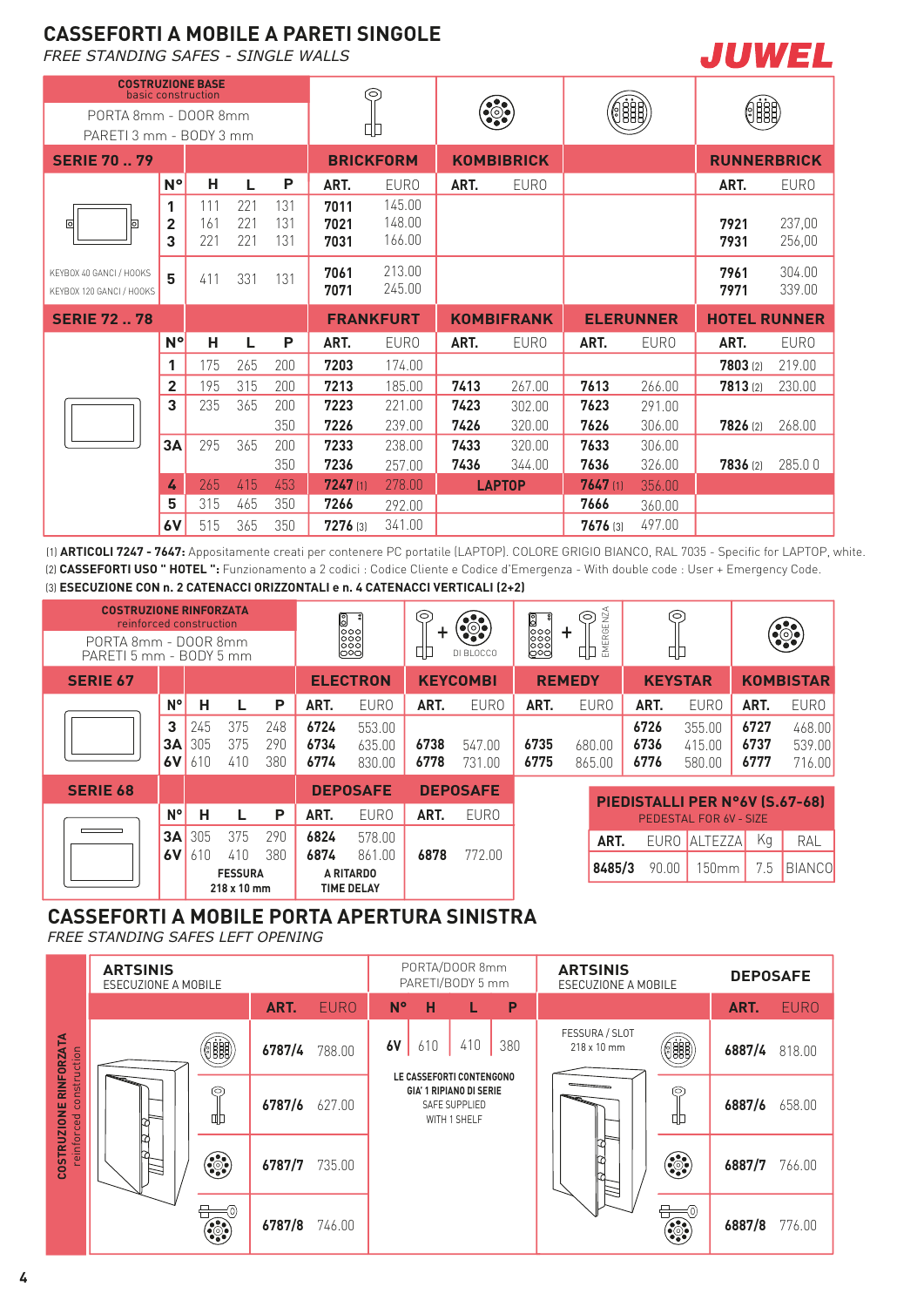### **CASSEFORTI A MOBILE A PARETI DOPPIE**

*FREE STANDING SAFES - DOUBLE WALLS*

|                               |    |     |                       | <b>SERIE 60</b><br>- MOBILMASTER -<br><b>MOBILE A DOPPIA PARETE</b><br><b>DOUBLE WALL</b> |       |       |        |                     |                                                                          |                      |        |                 |
|-------------------------------|----|-----|-----------------------|-------------------------------------------------------------------------------------------|-------|-------|--------|---------------------|--------------------------------------------------------------------------|----------------------|--------|-----------------|
|                               |    |     |                       | SISTEMA D'APERTURA                                                                        |       |       |        | <b>CHIAVE 8LEVE</b> | <b>MECCANICA</b>                                                         |                      |        | <b>DIGITALE</b> |
| <b>COSTRUZIONE RINFORZATA</b> |    |     |                       | <b>DIMENSIONE FESSURA</b>                                                                 |       |       |        |                     |                                                                          |                      |        |                 |
| construction                  |    |     |                       | <b>SPESSORE PORTA</b>                                                                     |       |       |        |                     | 10mm (CON PROTEZIONE IN POLIETILENE ESPANSO) CON RINFORZI AL TAGLIO 10mm |                      |        |                 |
|                               |    |     |                       | <b>SPESSORE PARETI</b>                                                                    |       |       |        |                     | 5mm + 20mm LANA DI ROCCIA +2mm (TOTALE 27mm)                             |                      |        |                 |
|                               |    |     |                       | <b>CATENACCI</b>                                                                          |       |       |        |                     |                                                                          | 025 CROMATI GIREVOLI |        |                 |
| reinforced                    |    |     |                       | <b>SPECIFICA</b>                                                                          |       |       |        |                     | <b>RACCOGLITORI A4</b>                                                   |                      |        |                 |
|                               |    |     |                       |                                                                                           |       |       |        |                     |                                                                          |                      |        |                 |
|                               |    |     | <b>MISURE ESTERNE</b> |                                                                                           |       |       |        |                     |                                                                          |                      |        |                 |
|                               | N° | н   | L                     | P                                                                                         | Litri | Kg.   | ART.   | <b>EURO</b>         | ART.                                                                     | <b>EURO</b>          | ART.   | <b>EURO</b>     |
|                               | 4A | 352 | 435                   | 450                                                                                       | 40    | 64.2  | 6052/1 | 795.00              | 6052/3                                                                   | 834.00               | 6052/4 | 893.00          |
|                               | 7  | 532 | 485                   | 450                                                                                       | 73    | 93.2  | 6082/1 | 992.00              | 6082/3                                                                   | 1.028.00             | 6082/4 | 1.085.00        |
|                               | 8  | 632 | 485                   | 450                                                                                       | 89    | 106.9 | 6092/1 | 1.020.00            | 6092/3                                                                   | 1.055.00             | 6092/4 | 1.113.00        |

## **CASSEFORTI A MOBILE A PARETI DOPPIE**

*FREE STANDING SAFES - DOUBLE WALLS*

|                         |           |                       |     | <b>SERIE 62</b><br>- ELEGANCE -<br><b>MOBILE A DOPPIA PARETE</b><br><b>DOUBLE WALL</b> |       |      | $\circ$                                     |                      | $\circ$                           | 0           | $\circ$                                 | 0           |  |  |
|-------------------------|-----------|-----------------------|-----|----------------------------------------------------------------------------------------|-------|------|---------------------------------------------|----------------------|-----------------------------------|-------------|-----------------------------------------|-------------|--|--|
|                         |           |                       |     | <b>SISTEMA D'APERTURA</b>                                                              |       |      |                                             | <b>CHIAVE 6 LEVE</b> | <b>DIGITALE</b>                   |             | DIGIT. DEPOSAFE                         |             |  |  |
| COSTRUZIONE RINFORZATA  |           |                       |     | <b>DIMENSIONE FESSURA</b>                                                              |       |      |                                             |                      |                                   |             | 218x10                                  |             |  |  |
| reinforced construction |           |                       |     | <b>SPESSORE PORTA</b>                                                                  |       |      |                                             | PORTA 8 mm           |                                   |             |                                         |             |  |  |
|                         |           |                       |     | <b>SPESSORE PARETI DOPPIE</b>                                                          |       |      |                                             |                      | 3mm + 20mm LANA DI ROCCIA + 1,5mm |             |                                         |             |  |  |
|                         |           |                       |     | <b>CERNIERA</b>                                                                        |       |      |                                             | A TUTTA LUCE         |                                   |             |                                         |             |  |  |
|                         |           | <b>SPECIFICA</b>      |     |                                                                                        |       |      | <b>RACCOGLITORI A4</b><br><b>TIME DELAY</b> |                      |                                   |             |                                         |             |  |  |
|                         |           |                       |     | PROTEZIONE AL FUOCO                                                                    |       |      | <b>LANA DI ROCCIA PORTA E PARETI</b>        |                      |                                   |             |                                         |             |  |  |
|                         |           |                       |     | <b>CATENACCI</b>                                                                       |       |      |                                             |                      |                                   |             | 2 ORIZZONTALI + 2 VERTICALI Ø25 CROMATI |             |  |  |
|                         |           | <b>MISURE ESTERNE</b> |     |                                                                                        |       |      |                                             |                      |                                   |             |                                         |             |  |  |
|                         | <b>N°</b> | н                     |     | P                                                                                      | Litri | Kg.  | ART.                                        | <b>EURO</b>          | ART.                              | <b>EURO</b> | ART.                                    | <b>EURO</b> |  |  |
|                         | 3         | 315                   | 415 | 378                                                                                    | 26    | 38.1 | 6230                                        | 474.00               | 6231                              | 558.00      |                                         |             |  |  |
|                         | 4         | 415                   | 415 | 378                                                                                    | 36    | 45.0 | 6240                                        | 552.00               | 6241                              | 636.00      | 6241/8                                  | 660.00      |  |  |
|                         | 5         | 610                   | 415 | 378                                                                                    | 56    | 60.6 | 6250                                        | 689.00               | 6251                              | 775.00      |                                         |             |  |  |

#### **CASSEFORTI A MOBILE**

*FREE STANDING SAFES*

| COSTRUZIONE RINFORZATA<br>nstruction |           |     | <b>SERIE 75</b><br>- MASTERUNNER -<br><b>MOBILE A PARETE SINGOLA</b> | <b>SINGLE WALL</b> |      |                 | 8888 |                 |
|--------------------------------------|-----------|-----|----------------------------------------------------------------------|--------------------|------|-----------------|------|-----------------|
|                                      |           |     | SISTEMA D'APERTURA                                                   |                    |      | <b>DIGITALE</b> |      |                 |
| reinforced co                        |           |     | <b>SPESSORE PORTA</b>                                                |                    |      | $10 \text{ mm}$ |      |                 |
|                                      |           |     | <b>SPESSORE PARETI</b>                                               |                    |      |                 |      | 10 mm           |
|                                      |           |     | <b>RINFORZI AL TAGLIO</b>                                            |                    |      |                 |      | $10 \text{ mm}$ |
|                                      |           |     | <b>MISURE ESTERNE</b>                                                |                    |      |                 |      |                 |
|                                      | <b>N°</b> | н   |                                                                      | Kg.                | ART. | <b>EURO</b>     |      |                 |
|                                      | ЗΑ        | 305 | 375                                                                  | 56.3               | 7534 | 726.00          |      |                 |
|                                      | 6٧        | 610 | 410                                                                  | 108.9              | 7574 | 965.00          |      |                 |

|  | PIEDISTALLI PER N°6V (S.75)<br>PEDESTAL FOR 6V - SIZE |     |            |
|--|-------------------------------------------------------|-----|------------|
|  | <b>ART. EURO ALTEZZA Kg</b>                           |     | <b>RAL</b> |
|  | 8485/3 90.00 150mm                                    | 7.5 | BIANCO     |

ŕ

**JUWEL**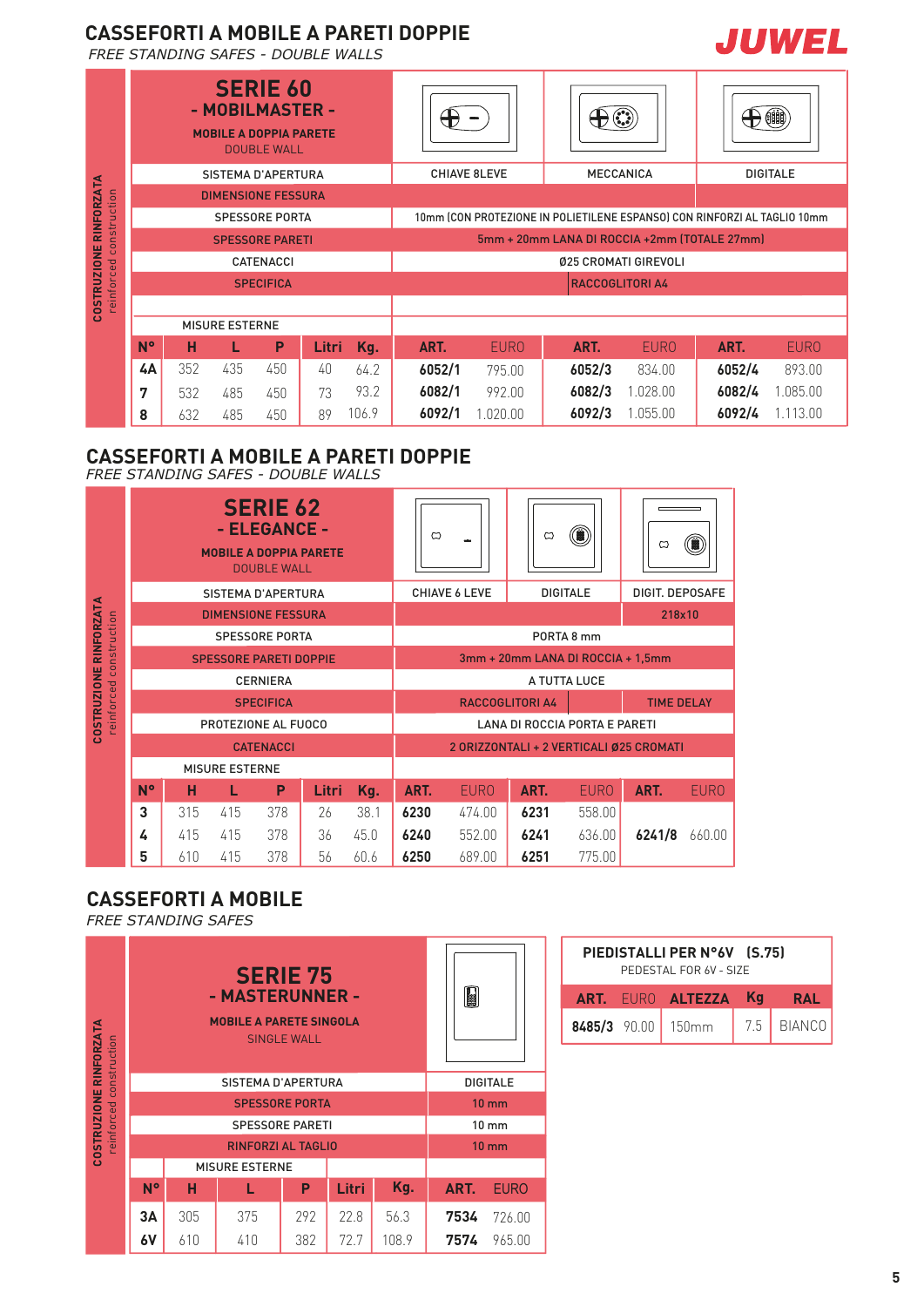# **CASSEFORTI A MOBILE A PARETE DOPPIA**

*FREE STANDING SAFES - DOUBLE WALLS*



|           |      |                |     |     |                |     | DIMENSIONI CASSEFORTI A MOBILE - DIMENSIONS WALL SAFE |              |              | <b>PIEDISTALLO - PEDESTAL H 220</b> |              |   |
|-----------|------|----------------|-----|-----|----------------|-----|-------------------------------------------------------|--------------|--------------|-------------------------------------|--------------|---|
|           |      | MISURE ESTERNE |     |     | MISURE INTERNE |     |                                                       | VOLUME       |              | A RICHIESTA / ON DEMAND             |              |   |
| <b>N°</b> | н    |                | P   | н   |                | P   | P <sub>1</sub>                                        | <b>LITRI</b> | ART.         | <b>EURO</b>                         | Kg.          |   |
| 3         | 535  | 435            | 489 | 433 | 333            |     | $372$ $356$ (2)                                       | 53/51        | 8481         | 165.00                              | 19           | r |
| 4         | 645  | 525            | 489 | 543 | 423            |     | 372 356 (2)                                           | 85/81        | 8482         | 180.00                              | 23           |   |
| $5*$      |      | PARETE SINGOLA |     | 745 | 515            | 409 |                                                       | 157          | 11.          | $\mathbf{H}$                        | $\mathbf{H}$ |   |
| 5         | 755  | 525            | 489 | 653 | 423            |     | 372 356 (2)                                           | 102/98       | $\mathbf{u}$ | $\mathbf{H}$                        | $\mathbf{H}$ |   |
| <b>5A</b> | 1000 | 525            | 489 | 898 | 423            |     | 372 356 (2)                                           | 141/135      | $\mathbf{H}$ | $\mathbf{H}$                        | $\mathbf{H}$ |   |



FORI di FISSAGGIO ø16 1 sul DORSO, 1 alla BASE

|                               |           |      | <b>AVANTGARDE - ISOLANTE GRANULARE</b> |     |      | [VERMICULITE]           |     |      |                        |     | PORTA 10 mm - PARETI 5 mm |                 |                          |
|-------------------------------|-----------|------|----------------------------------------|-----|------|-------------------------|-----|------|------------------------|-----|---------------------------|-----------------|--------------------------|
| <b>RINFORZATA</b><br>truction |           |      | S<br>땨                                 |     |      | $\odot_\bullet^\bullet$ |     |      | $\frac{100000}{00000}$ |     |                           | Ō               | $\overline{\phantom{0}}$ |
| cons<br><b>SUPER</b>          |           |      | <b>SERIE 64</b>                        |     |      | <b>SERIE 65</b>         |     |      | <b>SERIE 65/4</b>      |     |                           | <b>SERIE 66</b> |                          |
| rced                          | N°        | ART. | <b>EURO</b>                            | Kg. | ART. | <b>EURO</b>             | Kg. | ART. | <b>EURO</b>            | Kg. | ART.                      | <b>EURO</b>     | Kg.                      |
| reinfor<br><b>COSTRUZIONE</b> | 3         | 6432 | .096.00                                | 97  | 6532 | 1.136.00                | 97  | 6534 | 1.218.00               | 97  | 6632                      | 1.205.00        | 94                       |
| high                          | 4         | 6442 | 1.384.00                               | 131 | 6542 | 1.425.00                | 135 | 6544 | 1.509.00               | 129 | 6642                      | 1.493.00        | 136                      |
|                               | $5*$      |      |                                        |     |      |                         |     |      |                        |     | 6651[5]                   | 1.406.00        | 119                      |
|                               | 5         | 6452 | 1.495.00                               | 149 | 6552 | 1.539.00                | 148 | 6554 | 1.622.00               | 145 | 6652                      | 1.608.00        | 149                      |
|                               | <b>5A</b> | 6462 | 1.692.00                               | 172 | 6562 | 1.733.00                | 178 | 6564 | 1.818.00               | 172 | 6662                      | 1.804.00        | 172                      |

|                                                                         | <b>SERIE 66/9</b> |       |     |                |     | <b>DOUBLE SAFE - CON ARMADIO INFERIORE</b> |                                              |                              |                          | ARMADIO: PORTA 5 mm - PARETI 5 mm                  |                                     |
|-------------------------------------------------------------------------|-------------------|-------|-----|----------------|-----|--------------------------------------------|----------------------------------------------|------------------------------|--------------------------|----------------------------------------------------|-------------------------------------|
| ERIORE                                                                  |                   |       |     | MISURE ESTERNE |     | MISURE INT. ARMADIO                        |                                              |                              |                          |                                                    | CON CASSAFORTE                      |
| cabinet<br>E,                                                           |                   | н     |     | P              | н   | $\mathsf{P}$                               | ART.                                         | <b>EURO</b>                  |                          | Kg. VOLUME (LITRI)                                 |                                     |
| DIO<br>we<br>$\overline{M}$<br>$\overline{\mathsf{with}}$<br><b>ARI</b> |                   | 1510. | 525 | 489            | 585 | 515 426<br>+155 mm (VANO)                  | 6692<br>6693/1<br>6693/2(3) 3.028.00<br>6694 | 269200<br>3.098.00<br>271000 | 244<br>361<br>250<br>241 | $102 + 157$<br>98+157<br>$98 + 157$<br>$102 + 157$ | 6652<br>6653/1<br>6653/2[3]<br>6554 |

| SUPER RINFO                                        |                   |              | dþ                                                                                                                                                                                           |                                                      |                                                                                                | (O)                                                                                          |                                                                |                                                      | စီစီစီ<br>မြီးစီ                                                                                 |                                                                                              |                                                                              | Ф                                 |
|----------------------------------------------------|-------------------|--------------|----------------------------------------------------------------------------------------------------------------------------------------------------------------------------------------------|------------------------------------------------------|------------------------------------------------------------------------------------------------|----------------------------------------------------------------------------------------------|----------------------------------------------------------------|------------------------------------------------------|--------------------------------------------------------------------------------------------------|----------------------------------------------------------------------------------------------|------------------------------------------------------------------------------|-----------------------------------|
|                                                    |                   |              | <b>SERIE 64</b>                                                                                                                                                                              |                                                      |                                                                                                | <b>SERIE 65</b>                                                                              |                                                                |                                                      | <b>SERIE 65/4</b>                                                                                |                                                                                              |                                                                              | S                                 |
|                                                    | <b>N°</b>         | ART.         | <b>EURO</b>                                                                                                                                                                                  | Kg.                                                  | ART.                                                                                           | <b>EURO</b>                                                                                  | Kg.                                                            | ART.                                                 | <b>EURO</b>                                                                                      | Kg.                                                                                          | ART.                                                                         |                                   |
| high reinforced construction<br><b>COSTRUZIONE</b> | 3<br>4<br>$5*$    | 6432<br>6442 | 1.096.00<br>1.384.00                                                                                                                                                                         | 97<br>131                                            | 6532                                                                                           | 1.136.00<br>6542 1.425.00                                                                    | 97<br>135                                                      | 6534<br>6544                                         | 1.218.00<br>1.509.00                                                                             | 97<br>129                                                                                    | 6632<br>6642<br>6651[5]                                                      | 1<br>$\mathbf{1}$<br>$\mathbf{1}$ |
|                                                    | 5<br><b>5A</b>    | 6452<br>6462 | 1.495.00<br>1.692.00                                                                                                                                                                         | 149<br>172                                           |                                                                                                | 6552 1.539.00<br>6562 1.733.00                                                               | 148<br>178                                                     | 6554<br>6564                                         | 1.622.00<br>1.818.00                                                                             | 145<br>172                                                                                   | 6652<br>6662                                                                 | $\mathbf{1}$<br>1                 |
|                                                    | <b>SERIE 66/9</b> |              |                                                                                                                                                                                              |                                                      |                                                                                                | <b>DOUBLE SAFE - CON ARMADIO INFERIORE</b>                                                   |                                                                |                                                      | ARMADIO: PORTA 5 mm - PARI                                                                       |                                                                                              |                                                                              |                                   |
|                                                    |                   |              | MISURE ESTERNE                                                                                                                                                                               |                                                      |                                                                                                | MISURE INT. ARMADIO                                                                          |                                                                |                                                      |                                                                                                  |                                                                                              |                                                                              |                                   |
| + ARMADIO INFERIORE<br>with lower cabinet          |                   |              | н<br>1510 525                                                                                                                                                                                | L.<br>P<br>489                                       | H<br>585                                                                                       | L.<br>P<br>515<br>426<br>+155 mm (VANO)                                                      |                                                                | ART.<br>6692<br>6693/1<br>6693/2[3]<br>6694          | <b>EURO</b><br>2.692.00<br>3.098.00<br>3.028.00<br>2.710.00                                      | 244<br>361<br>250<br>241                                                                     | Kg. VOLUME (LITRI)<br>$102 + 157$<br>$98 + 157$<br>$98 + 157$<br>$102 + 157$ |                                   |
|                                                    |                   |              | <b>CONGLOMERATO CEMENTIZIO</b><br>+ FIBRE ACCIAIO                                                                                                                                            |                                                      |                                                                                                | <b>KEYELECOMB</b>                                                                            |                                                                |                                                      |                                                                                                  | <b>KEYCOMBI</b>                                                                              |                                                                              |                                   |
| <b>SUPER RINFORZATA</b>                            |                   |              | PORTA 10+21 mm - PARETI 5 mm                                                                                                                                                                 |                                                      |                                                                                                | (O)<br>٠<br>叩                                                                                | <b>BLOCCO</b><br>00000<br>0000<br>0000<br>$\overline{\square}$ |                                                      | 0                                                                                                | O                                                                                            | <b>BLOCCO</b><br>$\overline{\Omega}$                                         |                                   |
|                                                    |                   |              |                                                                                                                                                                                              |                                                      |                                                                                                | <b>SERIE 66/3</b>                                                                            |                                                                |                                                      |                                                                                                  | <b>SERIE 66/4</b>                                                                            |                                                                              |                                   |
|                                                    |                   |              | <b>CERTIFICAZIONE</b>                                                                                                                                                                        | <b>N°</b>                                            | ART.                                                                                           | <b>EURO</b>                                                                                  |                                                                | Kg.                                                  | ART.                                                                                             | <b>EURO</b>                                                                                  | Kg.                                                                          |                                   |
| high reinforced construction<br><b>COSTRUZIONE</b> |                   |              | <b>EN 1143.1 CLASSE 1</b><br>NON CERTIFICATA<br><b>EN 1143.1 CLASSE 1</b><br>NON CERTIFICATA<br><b>EN 1143.1 CLASSE 1</b><br>NON CERTIFICATA<br><b>EN 1143.1 CLASSE 1</b><br>NON CERTIFICATA | 3<br>3<br>4<br>4<br>5<br>5<br><b>5A</b><br><b>5A</b> | 6633/1<br>6633/2 [3]<br>6643/1<br>6643/2 [3]<br>6653/1<br>6653/2 [3]<br>6663/1<br>$6663/2$ [3] | 1.565.00<br>1.505.00<br>1.892.00<br>1.827.00<br>2.014.00<br>1.945.00<br>2.321.00<br>2.171.00 |                                                                | 192<br>110<br>250<br>152<br>282<br>161<br>350<br>189 | 6634/1<br>6634/2 [3]<br>6644/1<br>$6644/2$ [3]<br>6654/1<br>6654/2 [3]<br>6664/1<br>$6664/2$ [3] | 1.535.00<br>1.475.00<br>1.863.00<br>1.793.00<br>1.986.00<br>1.916.00<br>2.292.00<br>2.141.00 | 111<br>251<br>281                                                            | 186<br>153<br>170<br>344<br>186   |
|                                                    | <b>SERIE 63</b>   |              | ELECTA - CONGLOMERATO CEMENTIZIO                                                                                                                                                             |                                                      |                                                                                                |                                                                                              |                                                                |                                                      | PORTA 10+24 mm - PARETI 5 mm                                                                     |                                                                                              |                                                                              |                                   |
|                                                    | ¢                 |              | MISURE ESTERNE<br>н<br>L                                                                                                                                                                     | P                                                    | н                                                                                              | MISURE INTERNE<br>P<br>L                                                                     | ART.                                                           | <b>EURO</b>                                          |                                                                                                  | Kg. VOLUME (LITRI)                                                                           |                                                                              | Al                                |
| PROFESSIONALE<br>professional                      | - 0 0             |              | 1250<br>610                                                                                                                                                                                  | 489                                                  | 1127<br>487                                                                                    | 349                                                                                          | 6322                                                           | 6321(4) 5.450.00<br>5.515.00                         | 282<br>495                                                                                       | 191                                                                                          |                                                                              | 67<br>67                          |
|                                                    |                   |              |                                                                                                                                                                                              |                                                      |                                                                                                |                                                                                              |                                                                |                                                      |                                                                                                  |                                                                                              |                                                                              |                                   |

|                           | <b>SERIE 63</b>                                                                                                                                                                                                                                                                                                                    |       |     |                |      |     | ELECTA - CONGLOMERATO CEMENTIZIO |      |                                                             | PORTA 10+24 mm - PARETI 5 mm |      | <b>TESORETTI</b>                 |       |
|---------------------------|------------------------------------------------------------------------------------------------------------------------------------------------------------------------------------------------------------------------------------------------------------------------------------------------------------------------------------|-------|-----|----------------|------|-----|----------------------------------|------|-------------------------------------------------------------|------------------------------|------|----------------------------------|-------|
| <b>ALE</b>                |                                                                                                                                                                                                                                                                                                                                    |       |     | MISURE ESTERNE |      |     | MISURE INTERNE                   |      |                                                             |                              |      | A RICHIESTA                      |       |
| <b>NO</b>                 |                                                                                                                                                                                                                                                                                                                                    |       |     | P              |      |     | - P                              | ART. | <b>EURO</b>                                                 | Kg. VOLUME (LITRI)           |      | ART. EURO                        | - Ka. |
| <u>ທີ່ ສ</u><br><b>ES</b> | $\mathbf{d} = \mathbf{0} \mathbf{0}$                                                                                                                                                                                                                                                                                               | 1250. | 610 | 489            | 1127 | 487 | 349                              | 6322 | 6321(4) 5.450.00 282<br>5.515.00 495                        | 191                          |      | 6724 553.00 26,5                 |       |
| <b>PROFIE</b>             | $\mathbf{A}$ $\mathbf{B}$ $\mathbf{A}$ $\mathbf{B}$ $\mathbf{A}$ $\mathbf{B}$ $\mathbf{B}$ $\mathbf{B}$ $\mathbf{B}$ $\mathbf{B}$ $\mathbf{B}$ $\mathbf{B}$ $\mathbf{B}$ $\mathbf{B}$ $\mathbf{B}$ $\mathbf{B}$ $\mathbf{B}$ $\mathbf{B}$ $\mathbf{B}$ $\mathbf{B}$ $\mathbf{B}$ $\mathbf{B}$ $\mathbf{B}$ $\mathbf{B}$ $\mathbf{$ |       |     |                |      |     |                                  |      | CORAZZATURA ACCIAIO AL MANGANESE INTEGRALE (PORTA E PARETI) |                              | 6727 | 6726 355.00 26.8<br>468.00 27.5' |       |

**(2) P1:** PROFONDITA' INTERNA CASSEFORTI SERIE 66/3 - 66/4

**(3) CASSA:** ISOLANTE GRANULARE (VERMICULITE), **PORTA:** CONGLOMERATO CEMENTIZIO + FIBRE ACCIAIO

**(4) CASSA e PORTA:** ISOLANTE GRANULARE (VERMICULITE)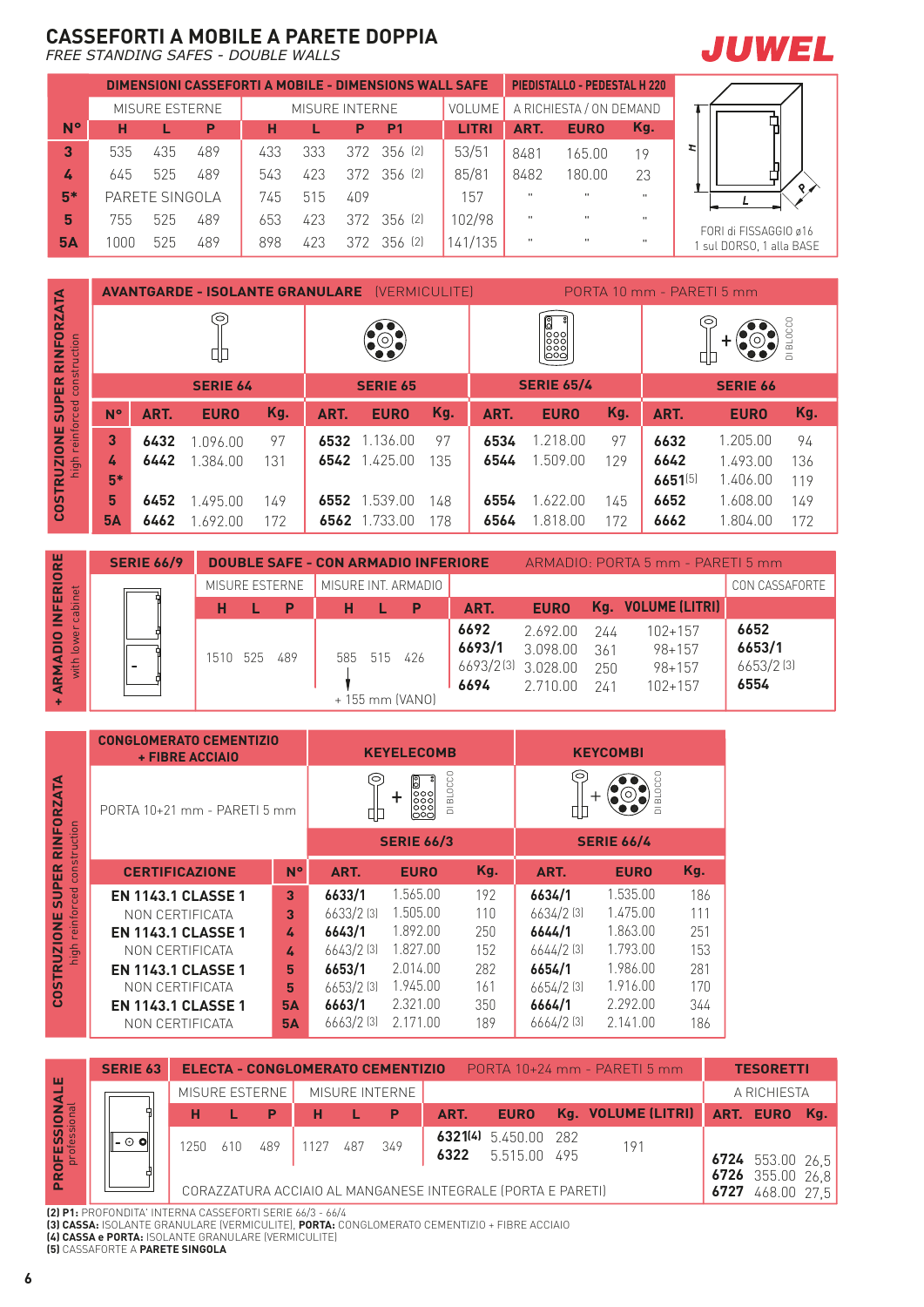#### **SERRATURE DA INFILARE - ACCESSORI VARI**

*MORTISE-LOCKS AND SPARE-PARTS FOR SAFES*

|                                               |                         | <b>CON SCROCCO</b> |      |                |   |        |      |              |     |                |                |               |      |                          |             |     |               |   |        |
|-----------------------------------------------|-------------------------|--------------------|------|----------------|---|--------|------|--------------|-----|----------------|----------------|---------------|------|--------------------------|-------------|-----|---------------|---|--------|
| <b>SERRATURE</b>                              | ART.                    | <b>EURO</b>        | LEVE | MANDATE        | ≝ | CHIAVI | ART. | <b>EURO</b>  | EVE | MANDATE        | 買              | CHIAVI        | ART. |                          | <b>EURO</b> | EVE | MANDATE       | ₩ | CHIAVI |
| <b>ANTIMANIPOLAZIONE</b><br><b>CON CHIAVI</b> | 1004                    | 86.00              | 6    | $\overline{2}$ |   | 3      | 1104 | 61.80        | 6   | $\overline{2}$ |                | 3             |      |                          |             |     |               |   |        |
| A DOPPIA MAPPA                                | 1005                    | $\mathbf{u}$       | 6    | $\overline{2}$ |   | 3      | 1105 | $\mathbf{H}$ | 6   | $\overline{2}$ |                | 3             |      |                          |             |     |               |   |        |
|                                               | 1006                    | $\mathbf{u}$       | 6    | 2              |   | 3      | 1106 | $\mathbf{H}$ | 6   | $\overline{2}$ |                | 3             | 1806 | <b>INOLSI</b>            | 72.30       | 8   | $\mathcal{P}$ |   | 3      |
| <b>KEY-LOCKS</b>                              | 1007                    | $\mathbf{u}$       | 6    | 2              |   | 3      | 1115 | 66.80        | 6   | 4              |                | 3             |      | $\Delta$                 |             |     |               |   |        |
| <b>ANTIMANIPULATION</b>                       | 1016                    | 94.70              | 6    | 4              |   | 3      | 1116 | $\mathbf{H}$ | 6   | 4              | <b>A</b>       | 3             |      | ന                        |             |     |               |   |        |
| <b>WITH DOUBLE</b><br><b>BIT KEYS</b>         | 1017                    | $\mathbf{u}$       | 6    | 4              |   | 3      | 1117 | $\mathbf{H}$ | 6   | 4              |                | 3             |      |                          |             |     |               |   |        |
|                                               | 1025                    | 112.40             | 6    | $\overline{2}$ | 3 | 3      | 1301 | 37.10        | 6   | $\overline{2}$ |                | $\bigcap$     |      |                          |             |     |               |   |        |
| 創<br>$\Omega$                                 | 1026                    | $\mathbf{u}$       | 6    | 2              | 3 | 3      | 1303 | $\mathbf{u}$ | 6   | $\overline{2}$ |                | $\mathcal{L}$ |      |                          |             |     |               |   |        |
| $\Rightarrow$                                 | 1037                    | 123.70             | 6    | 4              | 3 | 3      | 1408 | 66.30        | 6   | $\overline{2}$ | $\overline{2}$ | $\sim$        | 1176 | <b>INOZS</b>             | 90.90       | 6   | 厶             |   | -3     |
|                                               |                         | <b>CON SCROCCO</b> |      | ART. EURO      |   |        | 1521 | 91.70        | 6   | $\overline{2}$ | 3              |               |      | $\Omega$                 |             |     |               |   |        |
|                                               | $\bullet$<br>Bars excl. | Aste escluse       |      | 8280           |   | 52.00  | 1523 | $\mathbf{H}$ | 6   | $\mathcal{P}$  | 3              |               |      | $\overline{\phantom{a}}$ |             |     |               |   |        |

#### **SERRATURE DA INFILARE - COMANDO CILINDRO EUROPEO**

*MORTISE-LOCKS - EUROPEAN PROFILE CYLINDERS*

| <b>SERRATURE</b><br><b>KEY-LOCKS</b><br>- CYLINDER MOVING<br>- MOVIMENTO A CILINDRO |                                                         |                   | ART.             | <b>CON SCROCCO</b><br><b>EURO</b> | ∢<br>냥<br>Ë | <b>ATE</b><br>MANE | ш<br>$\leq$   |         | ART. | <b>EURO</b>  | $\prec$<br>늏<br><b>NTR</b><br>ш | ш<br>₹<br>MAND, |  |
|-------------------------------------------------------------------------------------|---------------------------------------------------------|-------------------|------------------|-----------------------------------|-------------|--------------------|---------------|---------|------|--------------|---------------------------------|-----------------|--|
| - DOPPIA GUIDA VITE CILINDRO                                                        | - DOUBLE GUIDE FOR CYLINDER                             | ٥                 | 1206             | 75.60                             | 60          |                    |               |         | 1606 | 50.40        | 60                              |                 |  |
| <b>SCREW</b><br>- FORI MONTAGGIO DEFENDER                                           |                                                         | -ဂါ               | 1207             | п.                                | 70          |                    |               | $\circ$ | 1616 | 55.70        | 60                              |                 |  |
| - FRONTALE SMONTABILE                                                               | - HOLES FOR DEFENDER MOUNTING<br>- DISMOUNTABLE FRONTAL |                   | 1216             | 84.80                             | 60          |                    |               |         | 1617 | $\mathbf{u}$ | 70                              |                 |  |
|                                                                                     |                                                         |                   | 1217             |                                   | 70.         |                    |               |         |      |              |                                 |                 |  |
|                                                                                     |                                                         | <b>ART.</b> EUROL | $1226$ $\bullet$ | 103.10                            | 60          |                    | $\mathcal{S}$ |         |      |              |                                 |                 |  |
| • Aste escluse / Bars excl.                                                         |                                                         | 8280 52.00        | $1237$ $\bullet$ | 14.00                             | 70          |                    |               |         |      |              |                                 |                 |  |

#### **JUWEL NON FORNISCE IL CILINDRO**

*THE CYLINDER IS NOT PROVIDED BY JUWEL* 

|                                                                                                                                                                         | <b>ACCESSORI PER SERRATURE</b><br>accessories for locks |                                                                                                                                                                                                    |                                                                                                                              |                                      |                                                                                                                                                        |                                                                                                            |        |                                                                                                         |                   |  |                                                                                                                                                                                              |  |                                                                                                                                 |                                                                                                                                                                                                                                                                                                                                                                                                                                                                                                                                                 |
|-------------------------------------------------------------------------------------------------------------------------------------------------------------------------|---------------------------------------------------------|----------------------------------------------------------------------------------------------------------------------------------------------------------------------------------------------------|------------------------------------------------------------------------------------------------------------------------------|--------------------------------------|--------------------------------------------------------------------------------------------------------------------------------------------------------|------------------------------------------------------------------------------------------------------------|--------|---------------------------------------------------------------------------------------------------------|-------------------|--|----------------------------------------------------------------------------------------------------------------------------------------------------------------------------------------------|--|---------------------------------------------------------------------------------------------------------------------------------|-------------------------------------------------------------------------------------------------------------------------------------------------------------------------------------------------------------------------------------------------------------------------------------------------------------------------------------------------------------------------------------------------------------------------------------------------------------------------------------------------------------------------------------------------|
| ART.                                                                                                                                                                    | <b>EURO</b>                                             |                                                                                                                                                                                                    |                                                                                                                              |                                      |                                                                                                                                                        |                                                                                                            |        |                                                                                                         |                   |  | ART.                                                                                                                                                                                         |  | <b>EURO</b>                                                                                                                     |                                                                                                                                                                                                                                                                                                                                                                                                                                                                                                                                                 |
| 4/8720/6<br>4/8820/6<br>5/8721/6<br>$5/8721/7$ 11.60<br>5/8821/6<br>5/8821/7<br>5/8927/Y 13.70 Gioco 6 leve<br>$5/8929/Y$ 17.30<br>$5/8947/Y$ 21.60<br>$5/8949/Y$ 34.80 | 3.40<br>7.80<br>9.30<br>14.00                           | 3.00 Chiave ottone, 6 leve, gambo 40 - grezza<br>$\mathbf{u}$<br>$\mathbf{H}$<br>$\mathbf{u}$<br>$\mathbf{u}$<br>$\mathbf{u}$<br>8<br>$\mathbf{u}$<br>$\Omega_{\rm c}$<br>6<br>8<br>$\mathbf{H}$ . | $\mathbf{u}$<br>$\mathbf{u}$<br>$\mathbf{u}$<br>$\mathbf{H}$<br>$\mathbf{u}$<br>$\mathbf{H}$<br>$\mathbf{u}$<br>$\mathbf{u}$ | 8<br>6<br>6<br>8<br>8<br>2<br>4<br>4 | $\mathbf{u}$<br>$\mathbf{u}$<br>$\mathbf{u}$<br>$\mathbf{u}$<br>$\boldsymbol{\mathsf{u}}$<br>2 mandate<br>$\mathbf{H}$<br>$\mathbf{u}$<br>$\mathbf{u}$ | $\mathbf{H}$<br>$\mathbf{u}_\parallel$<br>$\mathbf{H}$ .<br>$\mathbf{H}$ .<br>$\mathbf{H}$<br>$\mathbf{u}$ | $40 -$ | 40 - coppia cifrata<br>$40 - \text{terna}$<br>$40$ - coppia<br>$40 - \text{terna}$<br>con distanziatori | $\mathbf{H}$<br>× |  | 4/7262/0<br>4/7262/1<br>5/8260/0<br>5/8260/1<br>5/8280/0<br>4/7270/0<br>4/7270/1<br>4/7272/0<br>4/7272/1<br>4/7275/0<br>4/7275/1<br>4/7283/0<br>4/7283/1<br>4/7234/0<br>4/7208/0<br>5/8230/0 |  | 3.60<br>4.20<br>9.00<br>9.10<br>52.00<br>5.40<br>6.60<br>4.90<br>6.00.<br>5.90<br>7.60<br>5.90<br>7.70<br>9.60<br>7.90<br>38.00 | Copritoppa 45x45 cromosatinato<br>Copritoppa 45x45 ottonato<br>Coppia copritoppa int./est. 60x45 cromosatinato<br>Idem ottonato<br>Coppia aste + accessori per serr. 102X - 12XX<br>Bocchetta 240 mm cromosatinata<br>$\mathbf{u}$<br>idem ottonata<br>160 mm cromosatinata<br>idem ottonata<br>240 mm cromosatinata, 4 pistoni<br>idem ottonata<br>200 mm cromosatinata, 3 pistoni<br>idem ottonata<br>Frontale universale per serrature 12xx L=350<br>Frontale universale per serrature 16xx L=350<br>Coppia Bascule a "Z" per serratura 1237 |

|             |            |                    |             | <b>CHIAVI in OTTONE A DOPPIA MAPPA nichelate conio JUWEL</b><br>brass, double-bit keys, nikel finish, "JUWEL" marked |             |              |             |
|-------------|------------|--------------------|-------------|----------------------------------------------------------------------------------------------------------------------|-------------|--------------|-------------|
| <b>TEXE</b> | LUNGH.     | SINGOI A<br>GRF77A |             | <b>COPPIA</b>                                                                                                        |             | <b>TERNA</b> |             |
|             | GAMBO      | ART.               | <b>FURO</b> | ART.                                                                                                                 | <b>FURO</b> | ART.         | <b>EURO</b> |
| 6           | 40         | 8720               | 3.00        | 8721/6                                                                                                               | 7.80        | 8721/7       | 11.60       |
| 6           | 70         | 8740               | 3.60        | 8741/6                                                                                                               | 12.60       | 8741/7       | 12.60       |
| 6           | $\geq 100$ |                    |             |                                                                                                                      |             |              |             |
| 8           | 40         | 8820               | 3.40        | 8821/6                                                                                                               | 9.30        | 8821/7       | 14.00       |
| 8           | 60         | 8860               | 3.70        |                                                                                                                      |             |              |             |
| 8           | $\geq 100$ | 8880               | 18.60       |                                                                                                                      |             |              |             |

**JUWEL**